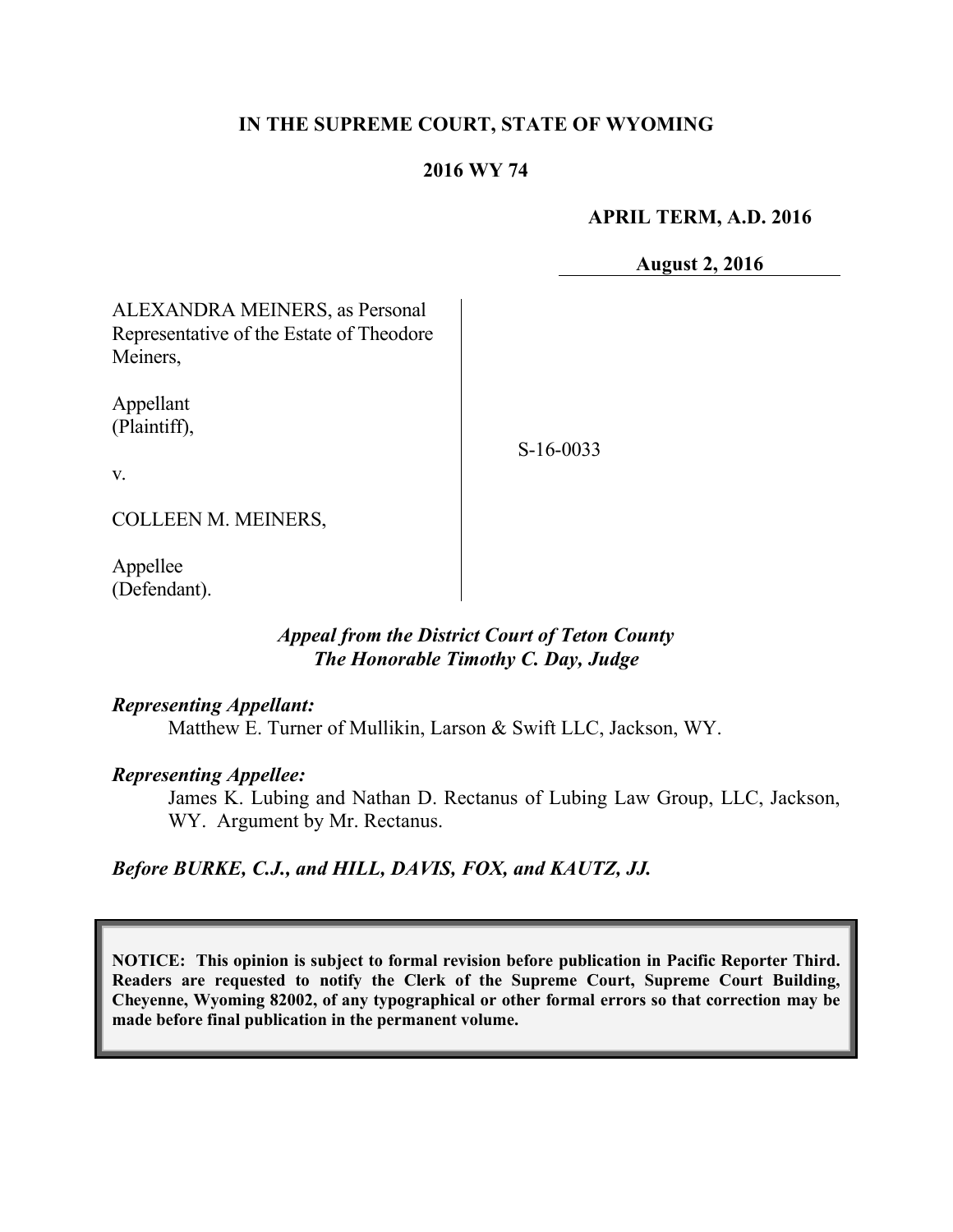#### **HILL,** Justice.

[¶1] This appeal arises out of an action by Alexandra Meiners, as personal representative of the Estate of Theodore Meiners, to enforce a divorce settlement agreement entered into between Theodore Meiners and his former wife Colleen Meiners. The district court granted summary judgment to Alexandra Meiners on some claims and to Colleen Meiners on other claims. After the district court certified its ruling as final pursuant to W.R.C.P. 54(b), Alexandra Meiners appealed the summary judgment ruling to this Court. We find the district court's summary judgment order was not properly certified as a final appealable order pursuant to W.R.C.P. 54(b) and dismiss Alexandra Meiners' appeal with directions on remand.

## **ISSUE**

[¶2] We restate the dispositive issue on appeal as:

Whether the district court erred in certifying its summary judgment ruling as a final order pursuant to Rule 54(b) of the Wyoming Rules of Civil Procedure.

#### **FACTS**

[¶3] Theodore (Theo) Meiners and Colleen Meiners (collectively "the Meiners") married in 1989. They each had one child from prior relationships, and they had one child together who was born in 1989. In 2001, the Meiners separated, and in 2002 they executed a Child Custody and Property Settlement Agreement (Divorce Agreement). The Divorce Agreement gave Colleen Meiners primary custody of the couple's child and Theo Meiners reasonable visitation. Theo Meiners was to pay child support in the amount of \$375.00 per month until the child reached the age of majority in April 2007. The agreement specified that Theo Meiners would be entitled to all his personal property being stored in the garage of the couple's residence and that he would remove that property by January 23, 2002. With respect to the couple's real property, which consisted only of their residence, the Divorce Agreement provided:

> The parties real property located at 25 Aspen Drive will be sold to Wife under the following terms and conditions:

> a. The purchase price shall be one half the fair market value as determined by an independent appraiser agreed to by the parties, which has been determined to be \$285,000.00, less six percent (6%) sales commission, and less all outstanding taxes, mortgages and liens on the property;

> b. Wife shall pay to Husband one half the net equity in the property as of August 30, 2001. Payment shall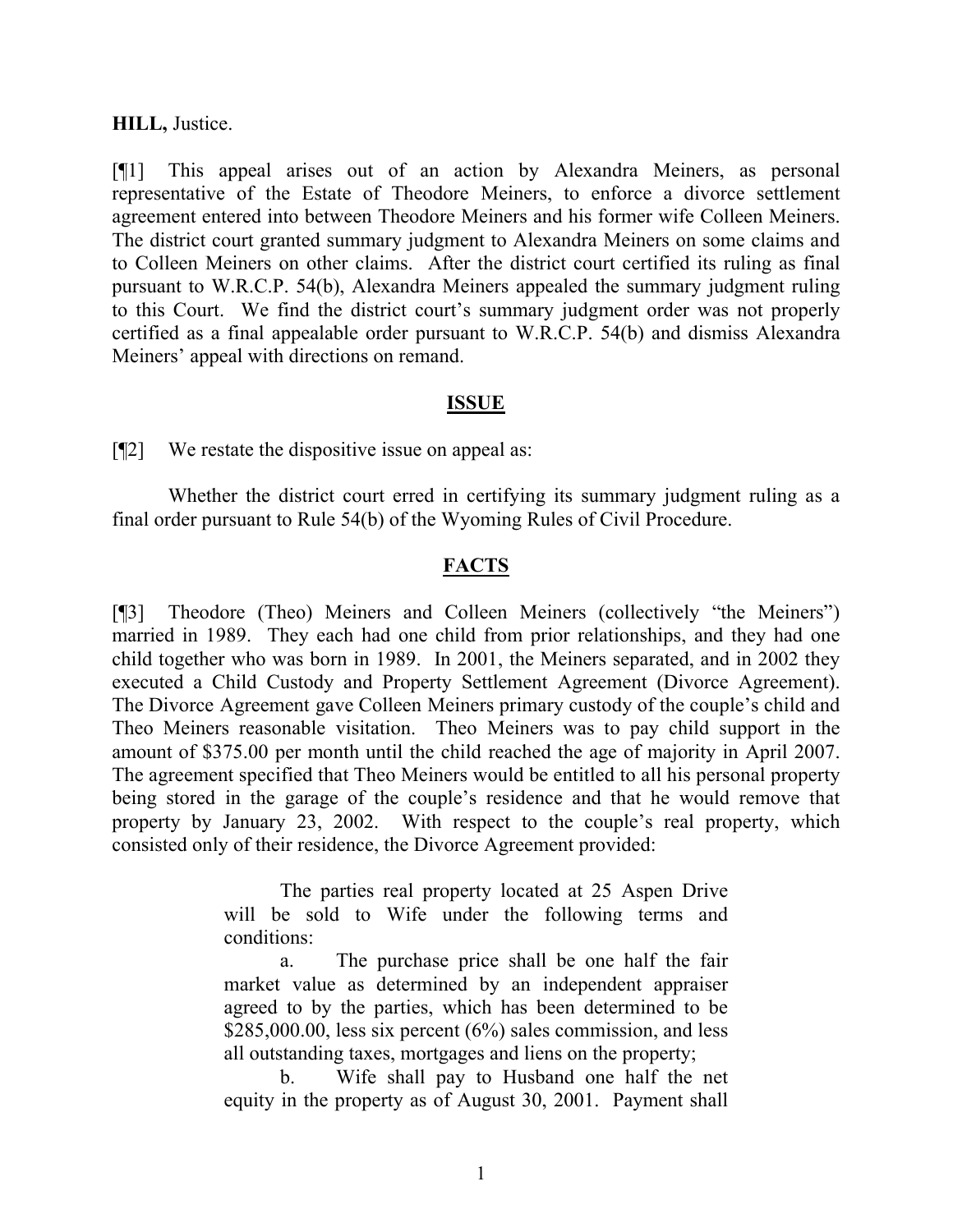be due and payable when the property is sold or upon the emancipation of the parties' minor son, [AM].

c. There shall be no monthly payments, however the purchase price shall accrue interest at the rate of six percent (6%) simple interest per annum.

d. Wife shall receive as a credit toward the purchase price the sum of \$2,460.00 which represents back child support owed by Husband as of August 30, 2001.

e. Husband shall execute all documents necessary to effect a transfer of title and ownership to Wife, as her sole and separate property, as may be required by any governmental entity, financial institution, or lender;

f. Wife shall execute all documents necessary to protect Husband's security interest in the real property located at 25 Aspen Drive.

[¶4] After executing the Divorce Agreement, the Meiners had second thoughts about divorcing and did not file the Divorce Agreement in district court, though a divorce complaint had already been filed with the court. Between 2001 and 2007, Theo Meiners resided part of the year in Alaska, where he had a heli-skiing business, and part of the year in Jackson with Colleen Meiners. In 2007, the district court notified the Meiners that their divorce complaint would be dismissed for lack of prosecution if no action was taken on the matter, and the Meiners then decided to proceed with their divorce. On July 20, 2007, the Divorce Agreement was filed with the court, and on that same day, the district court entered a Decree of Divorce.

[¶5] After the divorce decree was entered in 2007, the Meiners continued to have a good relationship and live as they had prior to their divorce, with Theo Meiners residing part of the year in Alaska and part of the year in Jackson with Colleen Meiners. In 2010, the Meiners refinanced the residence at 25 Aspen Drive, executing the necessary documents as husband and wife. Neither Theo Meiners nor Colleen Meiners followed the terms of the Divorce Agreement before or after their divorce.

[¶6] On September 20, 2012, Theo Meiners died, and on November 7, 2012, his daughter, Alexandra Meiners, was appointed as personal representative of his estate. On October 7, 2013, Alexandra Meiners, on behalf of the estate, filed a complaint against Colleen Meiners alleging claims for breach of contract, unjust enrichment, enforcement of divorce decree, and slander of title. The breach of contract claim sought enforcement of the Divorce Agreement and in particular the agreement's real property division requiring Colleen Meiners to pay Theo Meiners one-half the net equity in the property located at 25 Aspen Drive, plus interest, based on the property's 2001 appraised value.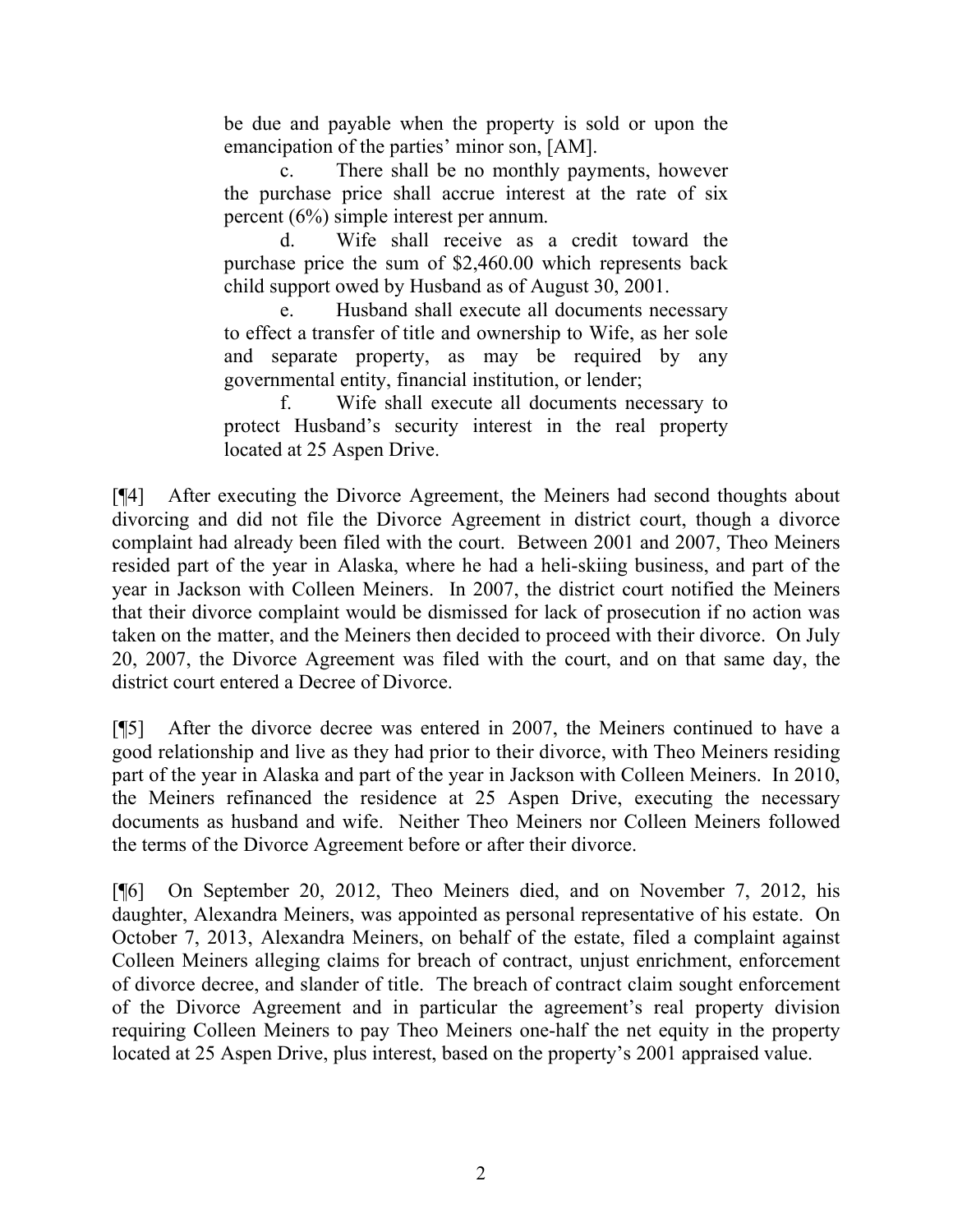[¶7] On November 7, 2013, Colleen Meiners filed an answer and counterclaim. She alleged numerous affirmative defenses, including laches and waiver, and asserted a counterclaim for breach of contract by which she sought damages for Theo Meiners' breach of the Divorce Agreement. Specifically, Colleen Meiners alleged that Theo Meiners breached the Divorce Agreement by: failing to remove his personal items from the property located at 25 Aspen Drive; failing to pay child support; failing to pay any portion of the mortgage on the property located at 25 Aspen Drive; and failing to pay his portion of the couple's debt.

[¶8] On October 6, 2014, Alexandra Meiners filed a motion for summary judgment seeking entry of judgment in her favor and against Colleen Meiners "with respect to each and every allegation alleged against Defendant by Plaintiff in her Complaint \* \* \* and with respect to each and every allegation alleged against Plaintiff by Defendant in Defendant's Counterclaim[.]" On October 7, 2014, Colleen Meiners filed a motion for summary judgment seeking judgment on Alexandra Meiners' claims arising out of the Divorce Agreement on grounds that such claims were barred by the doctrine of laches.

[¶9] On November 14, 2014, the district court heard argument on the parties' summary judgment motions, and on July 15, 2015, the court issued a Summary Judgment Order. The court granted summary judgment to Alexandra Meiners on her slander of title claim and directed Colleen Meiners to withdraw the affidavit of survivorship she had filed against the 25 Aspen Lane property. The court also granted summary judgment to Alexandra Meiners on her claim to fifty percent of the equity in the 25 Aspen Lane property less the deductions specified in the Divorce Agreement. The court awarded interest on that amount but in an amount less than that requested by Alexandra Meiners. With respect to Colleen Meiners' counterclaims, the court denied her claim to recover credit card payments she allegedly made on behalf of Theo Meiners and her claim for unpaid child support and granted Alexandra Meiners judgment on those claims. The court denied Colleen Meiners' motion for summary judgment on her laches defense but granted judgment in her favor on her claims for mortgage contributions and costs of storing Theo Meiners' personal property. The court summarized its ruling:

> **IT IS, THEREFORE, HEREBY ORDERED** that Alexandra's Motion for Summary Judgment is **GRANTED IN PART** and **DENIED IN PART**. The Settlement Agreement is specifically enforced, and Colleen is obligated to pay Theo's estate 50% of \$285,000, less six percent as an agreed-upon sales commission, "less all outstanding taxes, mortgages, and liens" as of the date of the agreement (a sum which Alexandra determined to be \$78,168.40), less \$2,460 as an agreed-upon deduction for back child support, less \$18,360 for Theo's breach of contract regarding his personal property, plus simple interest at a rate of 6% per annum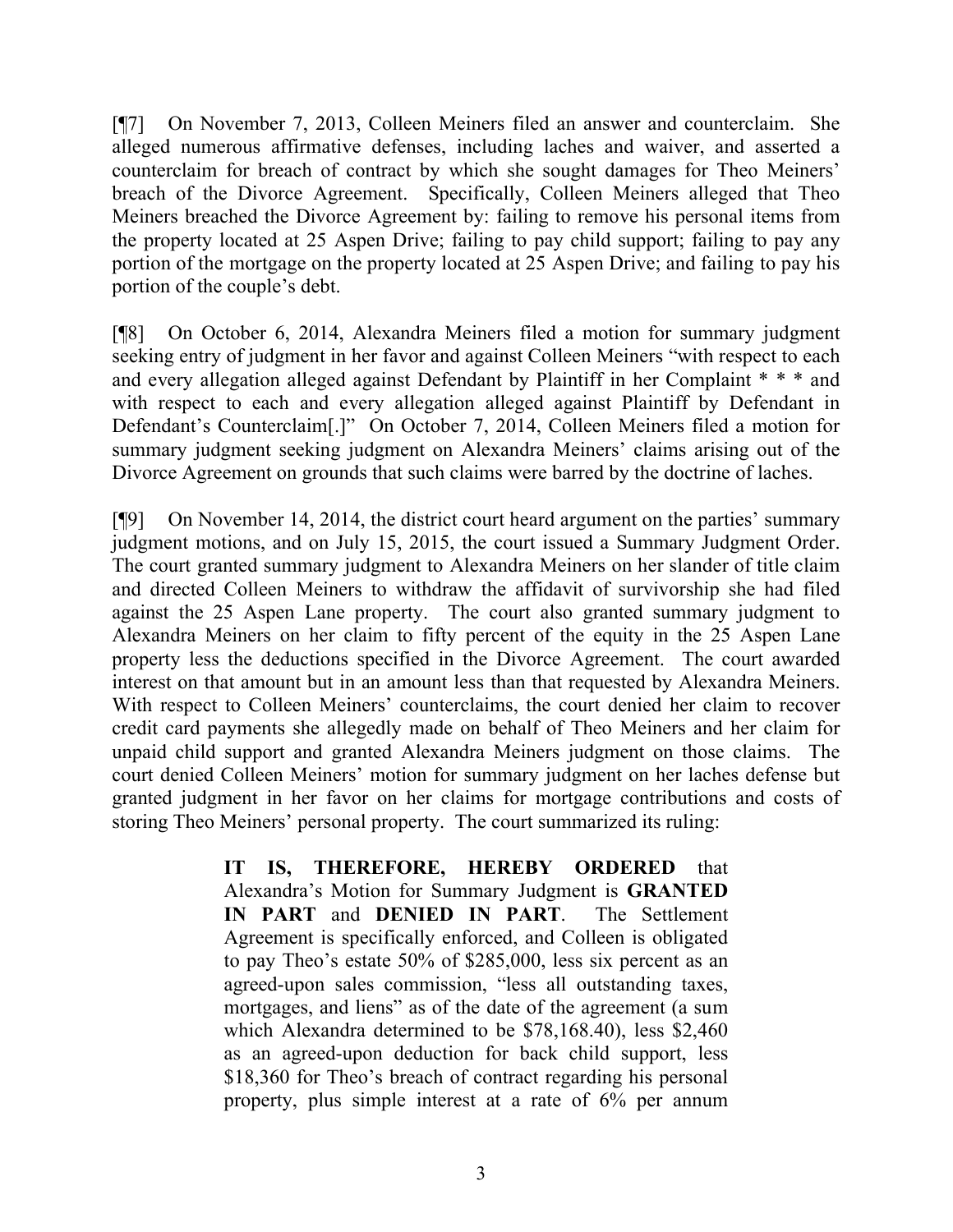beginning the date [AM] turned 18 in April 2007, less 50% of the mortgage premiums paid from July 2007 when the parties became tenants in common. The court has relied on the rough figures provided by counsel and did not hear evidence on mortgage premiums or other exact financial figures. With the guidance provided in this summary judgment Order, the parties should be able to figure out the exact amount due to Theo's estate. If the parties are unable to resolve this matter, the Court can set the matter for a status conference upon a stipulated motion for status conference which identifies those issues the parties are unable to agree upon. [Footnote omitted.]

[¶10] On August 7, 2015, Alexandra Meiners filed a notice of appeal to this Court. On October 20, 2015, this Court issued an Order Dismissing Appeal. In so ruling, we observed that based upon the material available to the Court at that time, it did not appear that the district court's Summary Judgment Order resolved all outstanding issues. We expressed concern that the order did not enter judgment in a sum certain, but we concluded that order was not final because it did not fully resolve Alexandra Meiners' claims for slander of title and unjust enrichment. In particular, we noted that the order did not address the unjust enrichment claim and did not address Alexandra Meiners' claim for damages associated with her slander of title claim. We also noted that the Summary Judgment Order did not include a Rule 54(b) certification of the order as final.

[¶11] On January 11, 2016, the district court issued a stipulated order dismissing without prejudice Alexandra Meiners' claims for unjust enrichment and slander of title. The stipulated order also contained a Rule 54(b) certification that the Summary Judgment Order "is a final, appealable order resolving all outstanding issues in this matter." On January 21, 2016, Alexandra Meiners filed her second notice of appeal to this Court.

# **DISCUSSION**

[¶12] At the outset of our discussion, we must state that we recognize the complexity of this case and appreciate the district court's efforts to provide the parties with a practical path to resolve their dispute without further protracted and costly litigation. We must conclude, however, that the parties' claims are not yet fully and finally resolved and further proceedings are required.

# **A. Unresolved Claims**

[¶13] Although neither party challenged the district court's decision to certify its summary judgment ruling as final under W.R.C.P. 54(b), we may raise the issue on our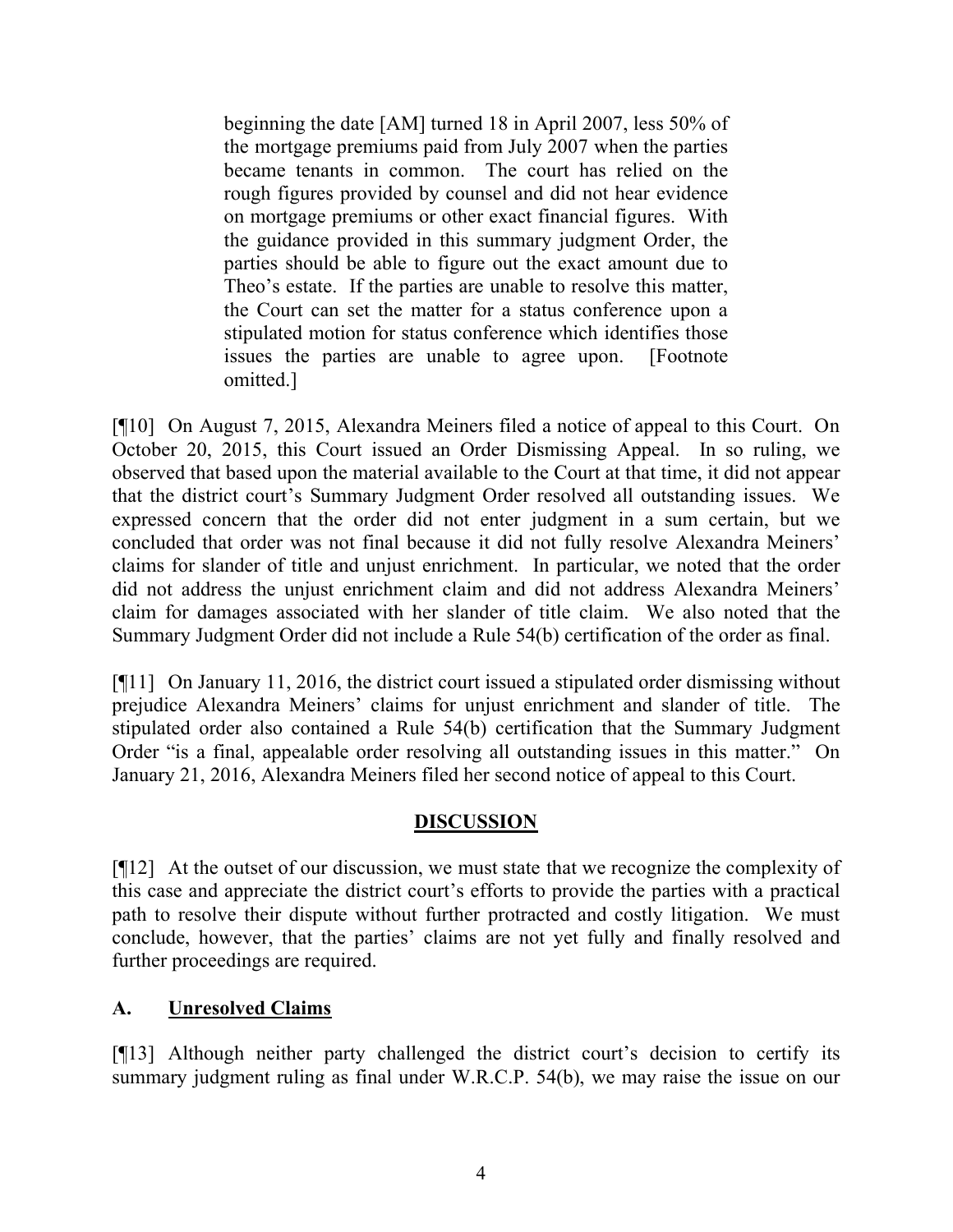own. *Baker v. Speaks*, 2014 WY 117, ¶ 12, 334 P.3d 1215, 1220 (Wyo. 2014). Rule 54(b) provides:

> (b) *Judgment Upon Multiple Claims or Involving Multiple Parties.*—When more than one claim for relief is presented in an action, whether as a claim, counterclaim, cross-claim, or third-party claim, or when multiple parties are involved, the court may direct the entry of a final judgment as to one or more but fewer than all of the claims or parties only upon an express determination that there is no just reason for delay and upon an express direction for the entry of judgment. In the absence of such determination and direction, any order or other form of decision, however designated, which adjudicates fewer than all the claims or the rights and liabilities of fewer than all the parties shall not terminate the action as to any of the claims or parties, and the order or other form of decision is subject to revision at any time before the entry of judgment adjudicating all the claims and the rights and liabilities of all the parties.

W.R.C.P. 54(b) (LexisNexis 2015).

[¶14] In reviewing a Rule 54(b) certification, we review the determination that Rule 54(b) applies as question of law, giving no deference to the district court's finding, and we review the determination that there is no just reason for delaying appeal for an abuse of discretion. *Baker*, ¶ 12, 334 P.3d at 1220. We have explained:

> First, the district court must determine that Rule 54(b) applies, i.e., *are there multiple claims or multiple parties as contemplated by Rule 54(b)?* The answer to this threshold question is by nature one of law and this court gives no special deference to the determination made by the district court.

> Once this question has been answered affirmatively, the district court must move on to the second determination, *i.e.*, *is there no just reason for delay?* This determination is reviewable only for an abuse of discretion. This is so because such a decision is more in the nature of a factual determination. The district court is called upon to weigh a variety of factors and factual circumstances in reaching its decision.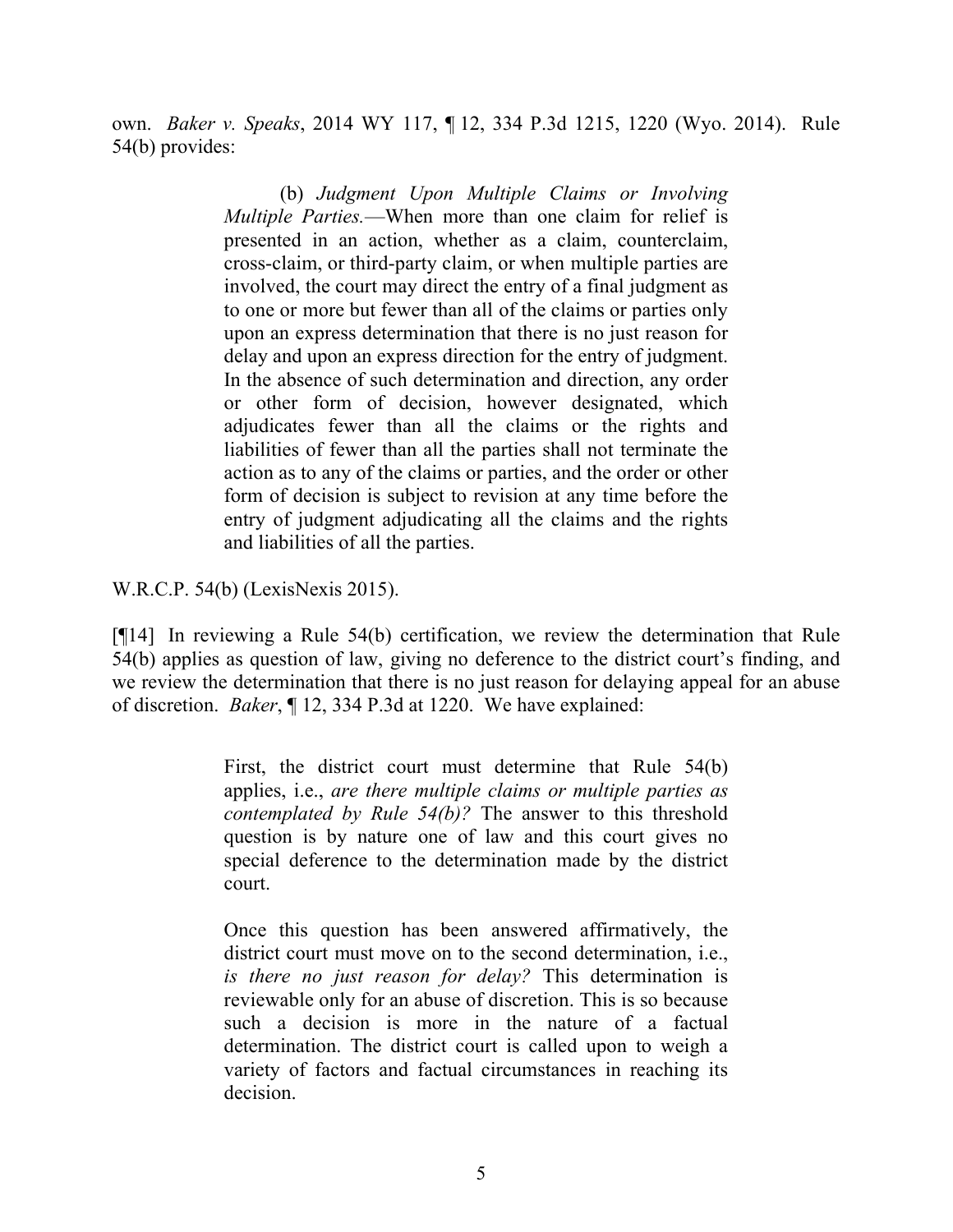*Baker*, ¶ 12, 334 P.3d at 1220 (emphasis in original) (quoting *Griffin v. Bethesda Foundation*, 609 P.2d 459, 461 (Wyo. 1980)).

[¶15] The district court certified pursuant to Rule 54(b) that its Summary Judgment Order "is a final, appealable order resolving all outstanding issues in this matter." Based on our review of the record, we must disagree.

[¶16] We have held:

[A Rule 54(b) certification] "cannot be employed to permit the appeal of a [p]artial adjudication of the rights of one or more of the parties[.] [O]nly a [c]omplete disposition of the claim relating to [a]t least one of the parties may be certified." 10 Wright & Miller, Federal Practice and Procedure: Civil s 2653, p. 27 (1973).... The rationale for such holding is to protect the policy against piecemeal appeals. See Wright & Miller, *supra*, § 2658, p. 68 and § 2659, pp. 75–79.

*Baker*, ¶ 15, 334 P.3d at 1221 (quoting *Mott v. England*, 604 P.2d 560, 563 (Wyo. 1979)); *see also Laramie County Sch. Dist. No. One ex rel. Bd. of Trustees of Laramie County School Dist. No. One v. Kinstler*, 2015 WY 143, ¶ 9, 361 P.3d 819, 821 (Wyo. 2015) (only a complete disposition of the claim relating to at least one of the parties may be certified as final under Rule 54(b)).

[¶17] In her complaint, Alexandra Meiners asserted claims for breach of the Divorce Agreement, unjust enrichment, enforcement of the divorce decree, and slander of title. The district court's summary judgment ruling, combined with its ruling after our dismissal of Alexandra Meiners' first appeal, disposed of the unjust enrichment and slander of title claims. Neither party contests the disposition of those claims on appeal, and we accept that those claims are effectively resolved for purposes of Rule 54(b). We do not, however, view the claims for breach of the Divorce Agreement and enforcement of the divorce decree as fully and finally resolved.

[¶18] With respect to the claim for breach of the Divorce Agreement, we find two unresolved questions. First, the district court's summary judgment ruling left open the amount of damages relating to the Meiners' real property. In particular, the court left it to the parties to resolve the amount owed by the estate to Colleen Meiners for mortgage contributions and the amount owed by Colleen Meiners to the estate for Theo Meiners' one-half equity interest in the property, with the option that the parties could come back to the court for a ruling if the parties could not resolve the matter. This leaves an open question, the resolution of which could lead to further dispute and another appeal should one or both parties disagree with the district court's eventual ruling. This is the type of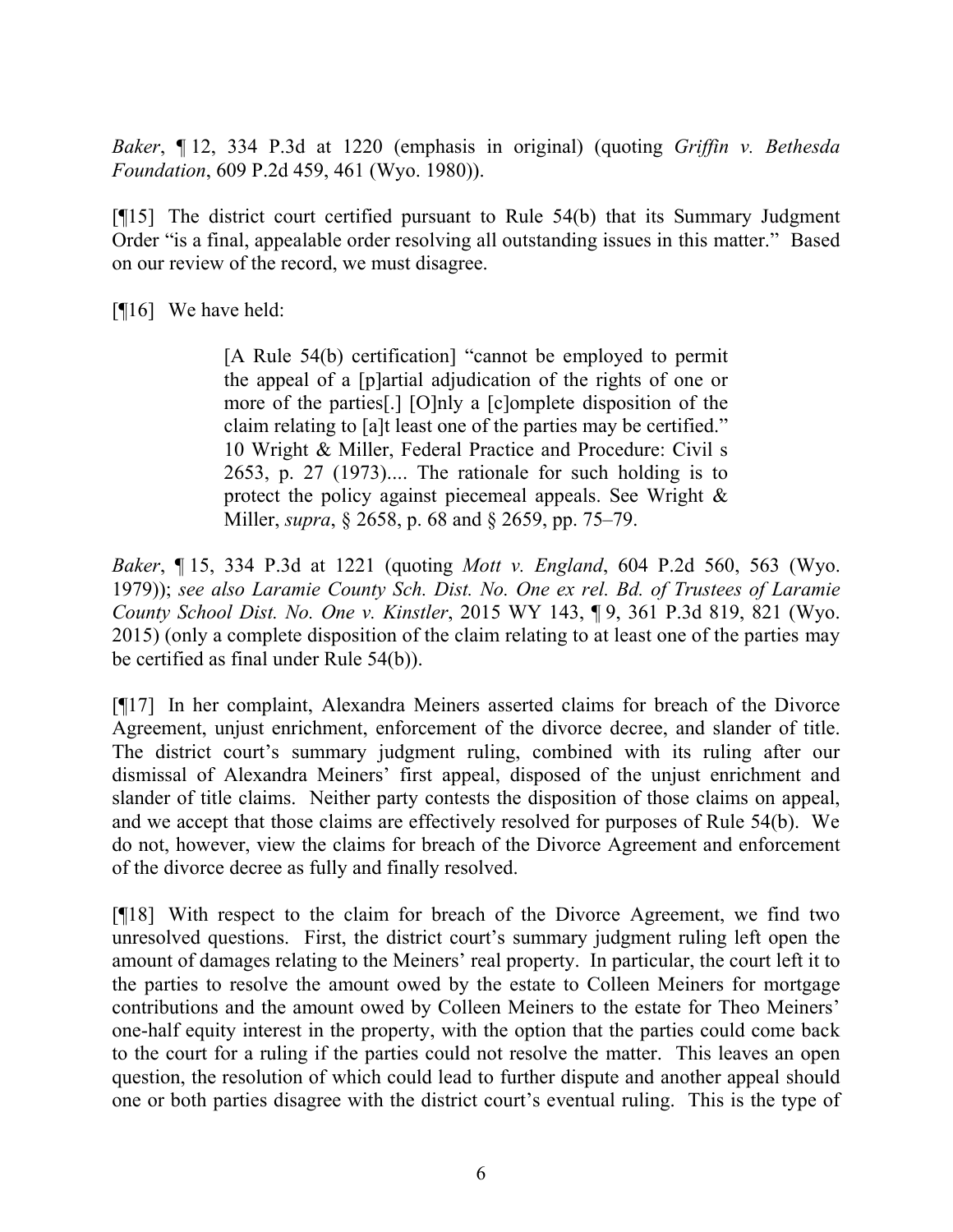piecemeal litigation we seek to avoid with our limitations on the use of a Rule 54(b) certification. *Baker*, ¶ 15, 334 P.3d at 1221 (claim must be fully adjudicated before certification to avoid piecemeal appeals).

[¶19] An additional question that remains unresolved with respect to Alexandra Meiners' breach of the Divorce Agreement claim is the effect of Colleen Meiners' laches defense. The district court denied Colleen Meiners' request for summary judgment on the defense, but the court did not rule as a matter of law that the defense was not applicable. Instead, the court acknowledged that there may be disputed issues of fact, but denied summary judgment because Colleen Meiners' laches defense would not ultimately resolve all claims relating to the real property. The court ruled:

> 23. Counsel for Colleen explained at the summary judgment hearing that the jury she requested could determine whether the doctrine of laches applied if there were disputed issues of material facts, but that the Court would still need to determine what effect laches would have in this case. As noted earlier in this Order, if the doctrine of laches did apply, the parties would need to proceed to a partition action, requiring additional time and expense for what appears to be a negligible difference in the amount owed by Colleen to Theo's estate. Thus, a jury would not be able to determine that Colleen gets the house free and clear of any obligation to the estate, which appears to be the result Colleen is seeking. [Underline in original.]

[¶20] We again recognize in this ruling the district court's efforts to guide the parties to a practical, less costly, resolution of their dispute. Nonetheless, the effect of Colleen Meiners' laches defense on the breach of the Divorce Agreement claim remains an unresolved question, meaning the claim has not been fully adjudicated.

[¶21] The final claim we find unresolved by the district court's summary judgment ruling is Alexandra Meiners' claim for enforcement of the Meiners' divorce decree. The court's summary judgment ruling does not address the claim, and the claim was not one dismissed without prejudice by stipulation of the parties.

[¶22] For these reasons, we conclude that the district court's summary judgment ruling was not a final, appealable order.

# **B. Guidance on Remand**

[¶23] Although our determination that the district court's summary judgment ruling was not a final, appealable order is dispositive of this appeal, we take this opportunity, in the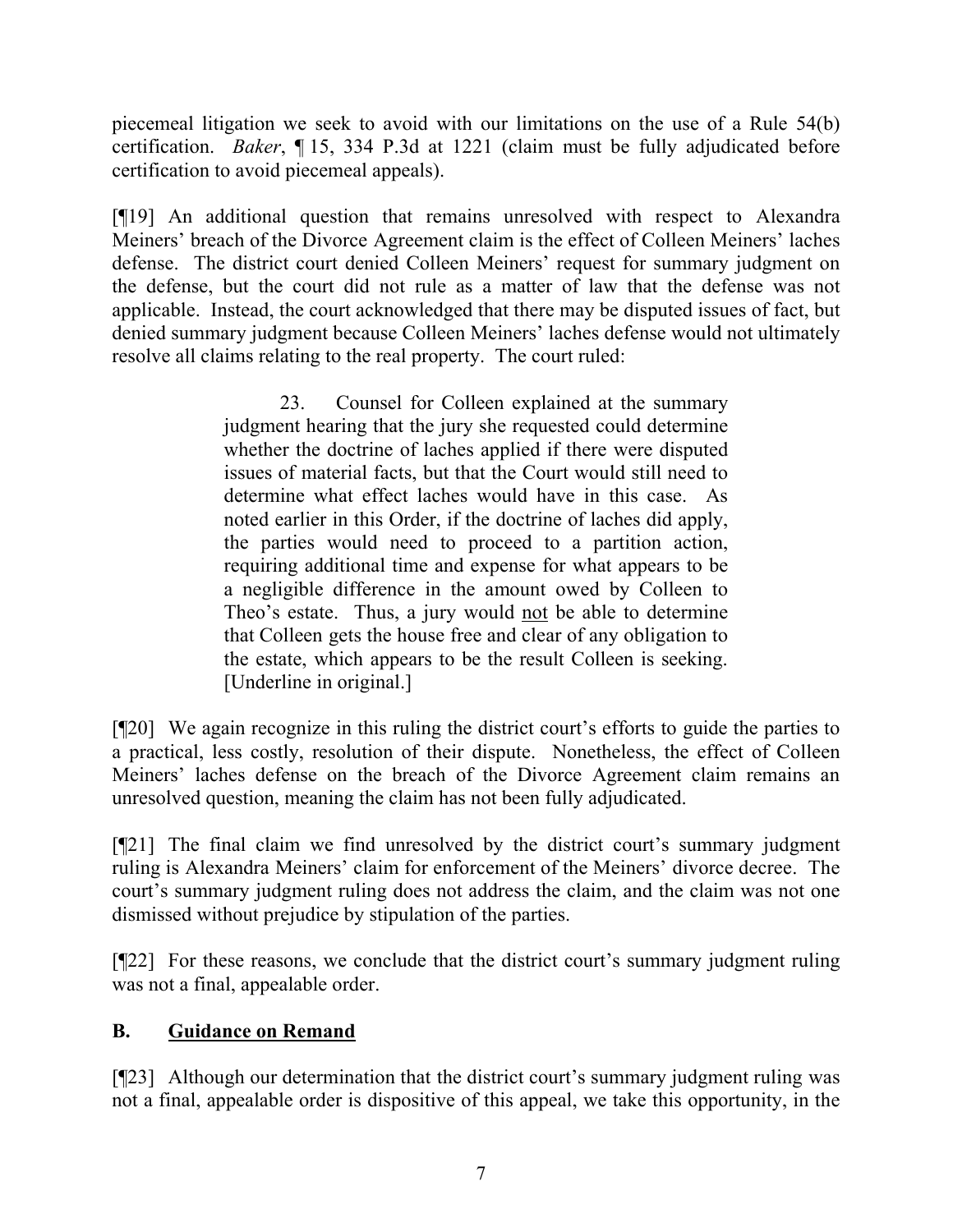interests of judicial economy, to provide guidance for the district court's consideration on remand. *See Glenn v. Union Pac. R.R. Co.*, 2011 WY 126, ¶ 30, 262 P.3d 177, 191 (Wyo. 2011) (holding that statute of limitations issue was dispositive of appeal but addressing jury instruction issue that was likely to arise again on remand).

[¶24] Although, as noted above, Alexandra Meiners asserted a claim for enforcement of the Meiners' divorce decree, the parties' arguments and the district court's ruling focused solely upon the claims for breach of the Divorce Agreement. We are troubled by this focus because we have held:

> In the absence of clear and convincing evidence to the contrary, an agreement made and entered into, in anticipation of a divorce[,] which has been incorporated or adopted by reference into a decree, is presumed to merge into the divorce decree and will no longer be in effect. *Pauling v. Pauling*, 837 P.2d 1073, 1078 (Wyo.1992) (citing *Phillips v. Phillips*, 93 Idaho 384, 387, 462 P.2d 49, 52 (1969)); *Witowski v. Roosevelt*, 2009 WY 5, ¶ 23, 199 P.3d 1072, 1078–1079 (Wyo.2009).

*Zupan v. Zupan*, 2010 WY 59, ¶ 10, 230 P.3d 329, 332 (Wyo. 2010).

[¶25] In adopting this rule, we explained:

In an effort to avoid the difficulty of determining the parties' intent while also providing a clear rule to guide the affairs of lawyers and lay people, Idaho has adopted a presumption approach to the question of merger. *Phillips v. Phillips*, 93 Idaho 384, 462 P.2d 49 (Idaho 1969). In *Phillips*, 462 P.2d 49 the Idaho Supreme Court held that a settlement agreement is presumed to merge into the divorce decree when, in the absence of clear and convincing evidence to the contrary, the parties enter into an agreement in contemplation of divorce and thereafter request the district court to approve, ratify, or confirm the agreement. *Id*. 462 P.2d at 52. In our view, the Idaho Supreme Court's approach is preferable because it allows parties to create agreements which will survive the divorce decree if they so desire and at the same time offers a simple and direct method of determining the status of an agreement which does not clearly state the parties' intent. Accordingly, we hold that, when, in the absence of clear and convincing evidence to the contrary, the parties enter into a settlement agreement in contemplation of divorce and the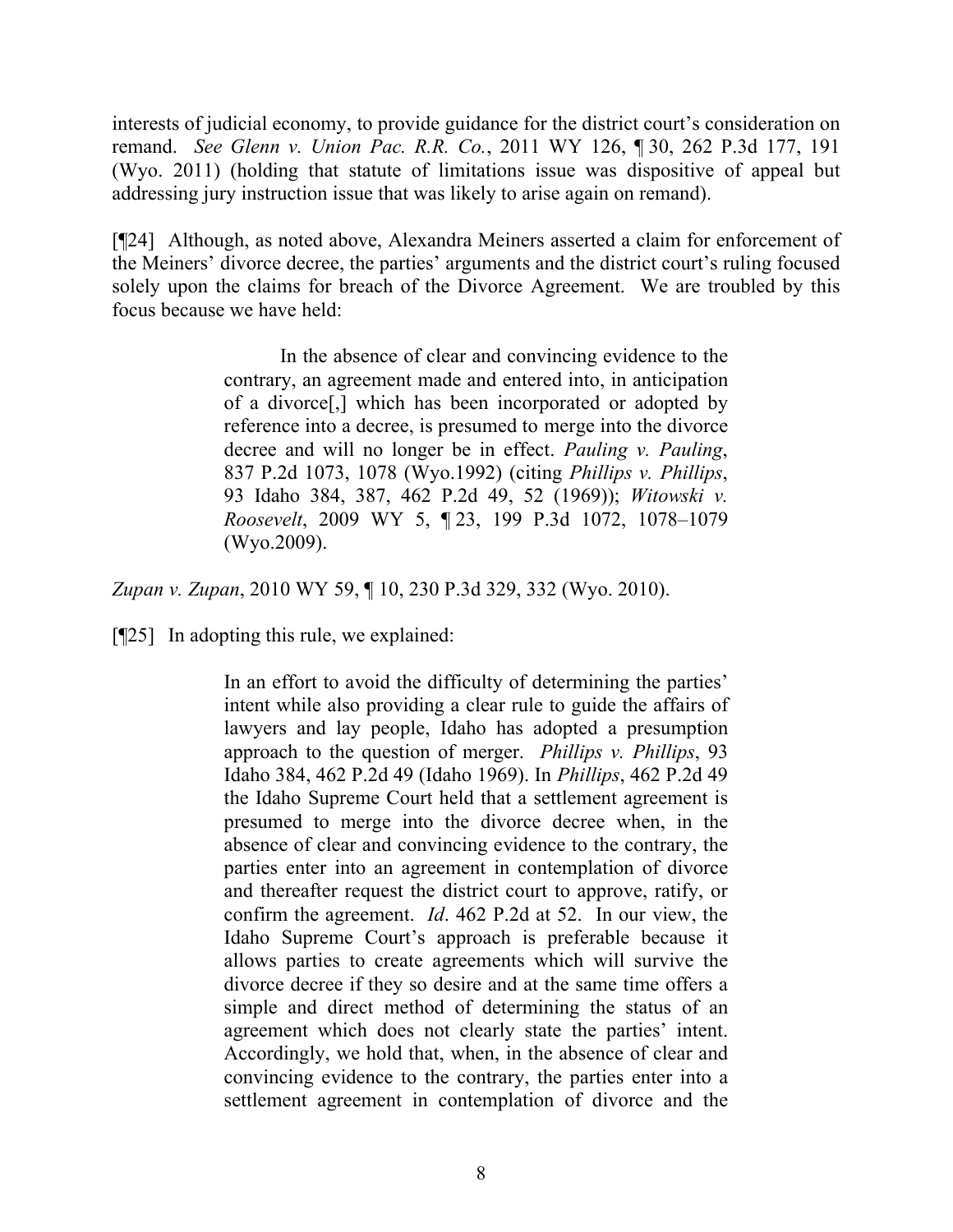district court's divorce decree incorporates or adopts by reference that agreement, the agreement is presumed to merge into the decree and will no longer be given effect. Our decision does not affect a trial court's authority to revise a divorce decree concerning the care, custody, or maintenance of children or alimony, nor does our decision affect a trial court's lack of authority to modify a divorce decree concerning property division. *Paul v. Paul*, 631 P.2d 1060 (Wyo.1981); *Pavlica v. Pavlica*, 587 P.2d 639 (Wyo.1978) (per curiam).

In the present case, we discern no clear and convincing evidence from the record of the parties' intent to make their agreement survive the trial court's divorce decree. In the absence of such evidence, we presume that the agreement merged into the divorce decree and lost its contractual nature. The fact that the agreement ceased to exist as a contract upon entry of the divorce decree renders the father's contract clause claim inapplicable. *See Whitt v. Whitt*, 490 S.W.2d 159 (Tenn.1973).

*Pauling v. Pauling*, 837 P.2d 1073, 1078 (Wyo. 1992).

l

[¶26] On remand, the threshold question that must be addressed in resolving the parties' claims is whether the Divorce Agreement exists as a separate enforceable agreement. If the agreement ceased to exist as an enforceable contract, it will be the claim to enforce the divorce decree that must be resolved, with the controlling law being that applicable to the district court's authority to enforce and modify a divorce decree.

[¶27] Because we do not yet know what determination will be made in regard to the continuing viability of the Divorce Agreement and the effect of that determination on the parties' claims, it would be premature for this Court to review or speak to the other specific rulings in the district court's summary judgment ruling.<sup>1</sup>

<sup>&</sup>lt;sup>1</sup> The exception is the district court's calculation of damages for Colleen Meiners' claim relating to the storage of Theo Meiners' personal belongings. The district court *sua sponte* took judicial notice of the 2015 storage facility rates in Jackson, Wyoming and applied those to Colleen Meiners' claim dating back to 2002. This was not a proper use of judicial notice under W.R.E. 201. If Colleen Meiners again prevails on her claim relating to storage of Theo Meiners' belongings, any damages relating to that claim will have to be supported by evidence. *See Goforth v. Fifield*, 2015 WY 82, ¶ 40, 352 P.3d 242, 250 (Wyo. 2015) (damages must be proven with a reasonable degree of certainty).